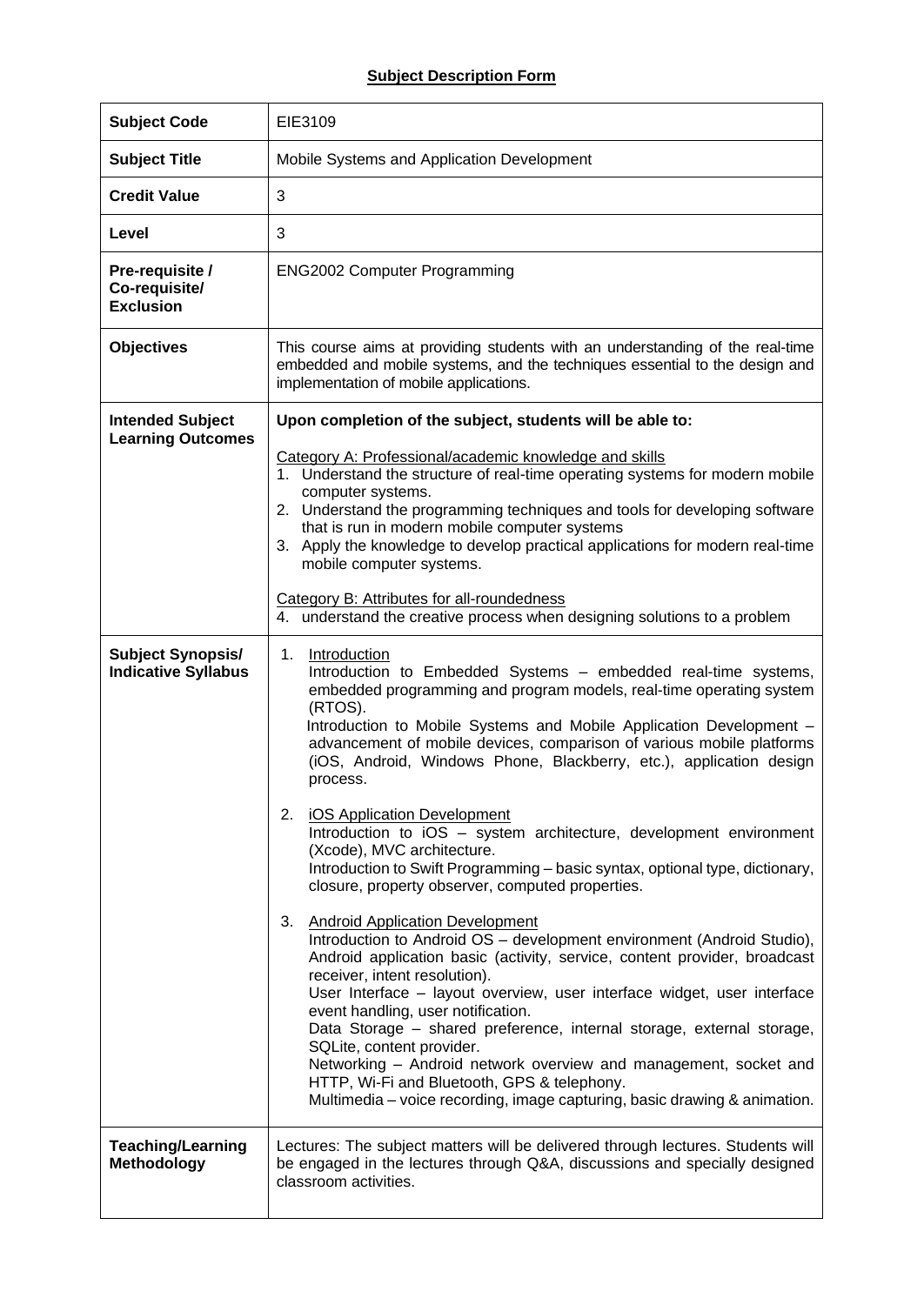|                                                                                                                 | Tutorials: During tutorials, students will work on/discuss some chosen topics in<br>small group. This will help strengthen the knowledge taught in lectures.                                                                                                                                                                                                                                                                                               |                |                                                                                                    |              |              |           |
|-----------------------------------------------------------------------------------------------------------------|------------------------------------------------------------------------------------------------------------------------------------------------------------------------------------------------------------------------------------------------------------------------------------------------------------------------------------------------------------------------------------------------------------------------------------------------------------|----------------|----------------------------------------------------------------------------------------------------|--------------|--------------|-----------|
|                                                                                                                 | Laboratory and assignments: During laboratory exercises, students will perform<br>hands-on tasks to practice what they have learned. They will evaluate<br>performance of systems and design solutions to problems. The assignments<br>will help students to review the knowledge taught in class.                                                                                                                                                         |                |                                                                                                    |              |              |           |
|                                                                                                                 | While lectures and tutorials will help to achieve the professional outcomes, the<br>open-ended questions in laboratory exercises and assignments will provide the<br>chance to students to exercise their creatively in problem solving.                                                                                                                                                                                                                   |                |                                                                                                    |              |              |           |
| <b>Assessment</b><br>Methods in<br><b>Alignment with</b><br><b>Intended Subject</b><br><b>Learning Outcomes</b> | <b>Specific Assessment</b><br>Methods/Tasks                                                                                                                                                                                                                                                                                                                                                                                                                | %<br>Weighting | <b>Intended Subject Learning</b><br><b>Outcomes to be Assessed</b><br>(Please tick as appropriate) |              |              |           |
|                                                                                                                 |                                                                                                                                                                                                                                                                                                                                                                                                                                                            |                | 1                                                                                                  | $\mathbf 2$  | 3            | 4         |
|                                                                                                                 | Continuous<br>1.<br>Assessment<br>(total: 50%)                                                                                                                                                                                                                                                                                                                                                                                                             |                |                                                                                                    |              |              |           |
|                                                                                                                 | Homework and<br>$\bullet$<br>assignments                                                                                                                                                                                                                                                                                                                                                                                                                   | 15%            | ✓                                                                                                  | ✓            | ✓            | ✓         |
|                                                                                                                 | <b>Tests</b><br>$\bullet$                                                                                                                                                                                                                                                                                                                                                                                                                                  | 15%            | $\checkmark$                                                                                       | $\checkmark$ | $\checkmark$ |           |
|                                                                                                                 | Laboratory<br>$\bullet$<br>exercises                                                                                                                                                                                                                                                                                                                                                                                                                       | 20%            |                                                                                                    |              | ✓            | ✓         |
|                                                                                                                 | 2.<br>Examination                                                                                                                                                                                                                                                                                                                                                                                                                                          | 50%            | $\checkmark$                                                                                       | $\checkmark$ | ✓            | ✓         |
|                                                                                                                 | Total                                                                                                                                                                                                                                                                                                                                                                                                                                                      | 100%           |                                                                                                    |              |              |           |
|                                                                                                                 | Explanation of the appropriateness of the assessment methods in<br>assessing the intended learning outcomes:<br>Assignment, homework and laboratory exercises will require students to apply<br>what they have learnt to solve problems. There will be open-ended questions<br>that allow students to exercise their creativity in making design.<br>Examination and tests: They assess students' achievement of the learning<br>outcomes more rigorously. |                |                                                                                                    |              |              |           |
| <b>Student Study</b><br><b>Effort Expected</b>                                                                  | <b>Class contact (time-tabled):</b>                                                                                                                                                                                                                                                                                                                                                                                                                        |                |                                                                                                    |              |              |           |
|                                                                                                                 | Lecture<br>$\bullet$                                                                                                                                                                                                                                                                                                                                                                                                                                       |                |                                                                                                    |              | 24 Hours     |           |
|                                                                                                                 | <b>Tutorial/Laboratory/Practice Classes</b><br>$\bullet$                                                                                                                                                                                                                                                                                                                                                                                                   |                |                                                                                                    |              | 15 hours     |           |
|                                                                                                                 | Other student study effort:                                                                                                                                                                                                                                                                                                                                                                                                                                |                |                                                                                                    |              |              |           |
|                                                                                                                 | Lecture: preview/review of notes; homework/assignment;<br>$\bullet$<br>preparation for test/quizzes/examination                                                                                                                                                                                                                                                                                                                                            |                |                                                                                                    |              |              | 36 Hours  |
|                                                                                                                 | 30 Hours<br>Tutorial/Laboratory/Practice Classes: preview of<br>$\bullet$<br>materials, revision and/or reports writing                                                                                                                                                                                                                                                                                                                                    |                |                                                                                                    |              |              |           |
|                                                                                                                 | Total student study effort:                                                                                                                                                                                                                                                                                                                                                                                                                                |                |                                                                                                    |              |              | 105 Hours |